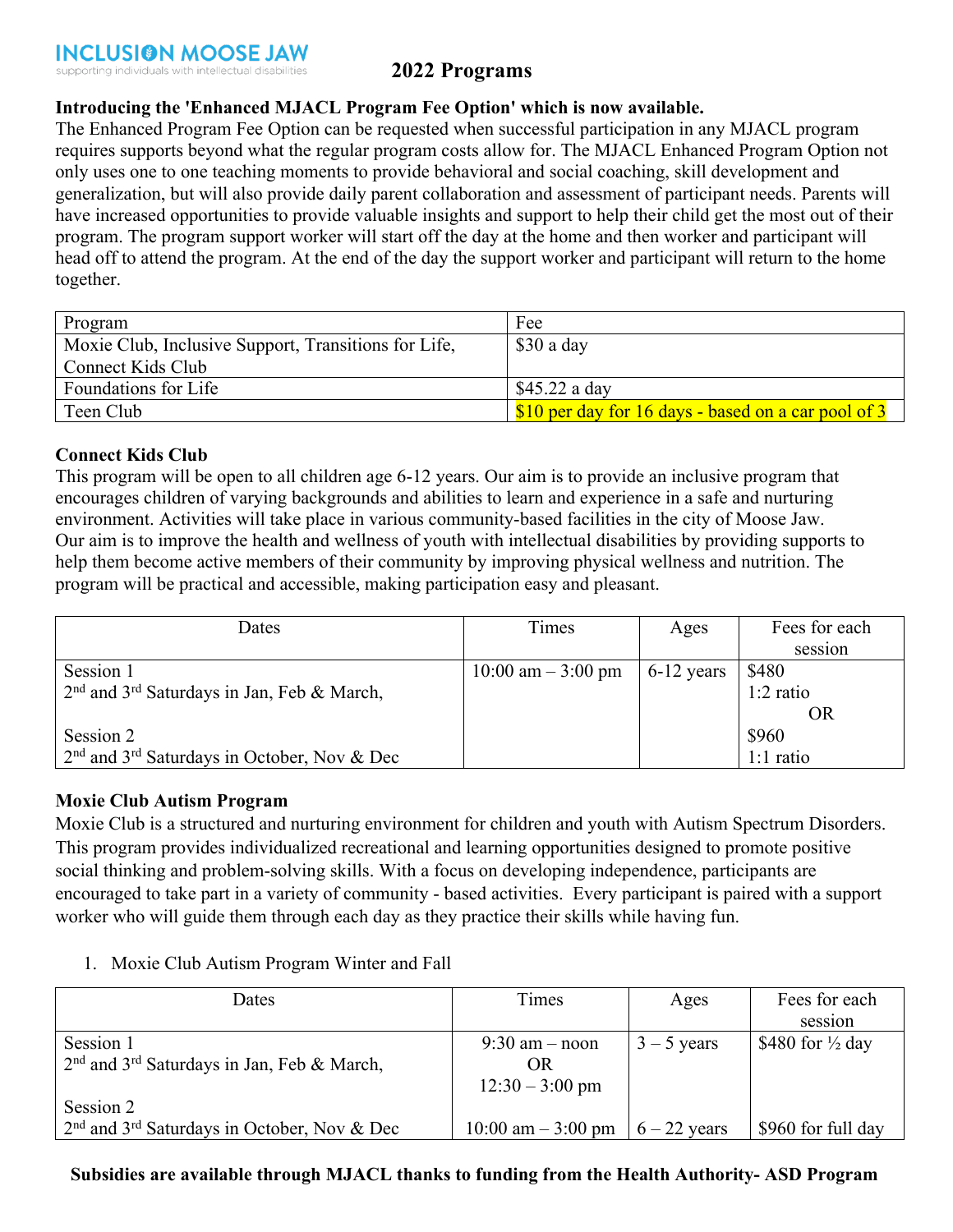#### 2. Moxie Club Autism Program Summer 2022

| Dates                   | Times                                | Ages           | Weekly Fee           |
|-------------------------|--------------------------------------|----------------|----------------------|
| July 4- August 19, 2022 | $9:30$ am – noon                     | $3 - 5$ years  | \$425                |
|                         | OR                                   |                | \$340 for short week |
|                         | $12:30 - 3:00$ pm                    |                |                      |
|                         |                                      |                |                      |
|                         | $10:00 \text{ am} - 3:00 \text{ pm}$ | $6 - 22$ years | \$850                |
|                         |                                      |                | \$680 for short week |

**Subsidies are available through MJACL thanks to funding from the Health Authority- ASD Program**

# **Connection of Friends**

# **1. Young Adult (18 – 35 years)**

# **Location: 75 Ross Street West**

Connection of Friends supports adults with intellectual disabilities as they share in social, recreational, and volunteer opportunities. Programming at Connection of Friends is designed to promote independent living by teaching a variety of essential life skills throughout the year. Specifically, the program focuses on caring for personal needs, community and personal safety awareness, food preparation and healthy eating, and the use of community recreational facilities. Teaching essential life skills is beneficial for young adults who are planning to either live independently or with assistance. The mastering of routine daily tasks in early adulthood may increase a person's likelihood of living independently in the future.

Staff ratio in this program is 2:12

| <b>J</b> ates                         | <sub>1</sub> mes      | Ages            | Program Fee |
|---------------------------------------|-----------------------|-----------------|-------------|
| $1st$ Saturday of the month Oct - May | $10:00$ am $-3:00$ pm | $18 - 35$ years | \$500       |
|                                       |                       |                 |             |

# **Connection of Friends**

# **2. Teen Club (12 – 17 years)**

Leisure activities are an important part of life for everyone. Participants will engage in activities that are fun, enjoyable and interesting. Teens between the ages of 12 and 17 years will have the opportunity to make friends, have fun, cook, arts and crafts, games, leisure time and physical activities. Staff ratio in this program is 2:10

| <b>J</b> ates                                                                         | imes | Ages            | Program Fee |
|---------------------------------------------------------------------------------------|------|-----------------|-------------|
| 1 <sup>st</sup> and 3 <sup>rd</sup> Friday of the month Oct – May   7:00 pm – 9:00 pm |      | $12 - 17$ years | \$400       |
|                                                                                       |      |                 |             |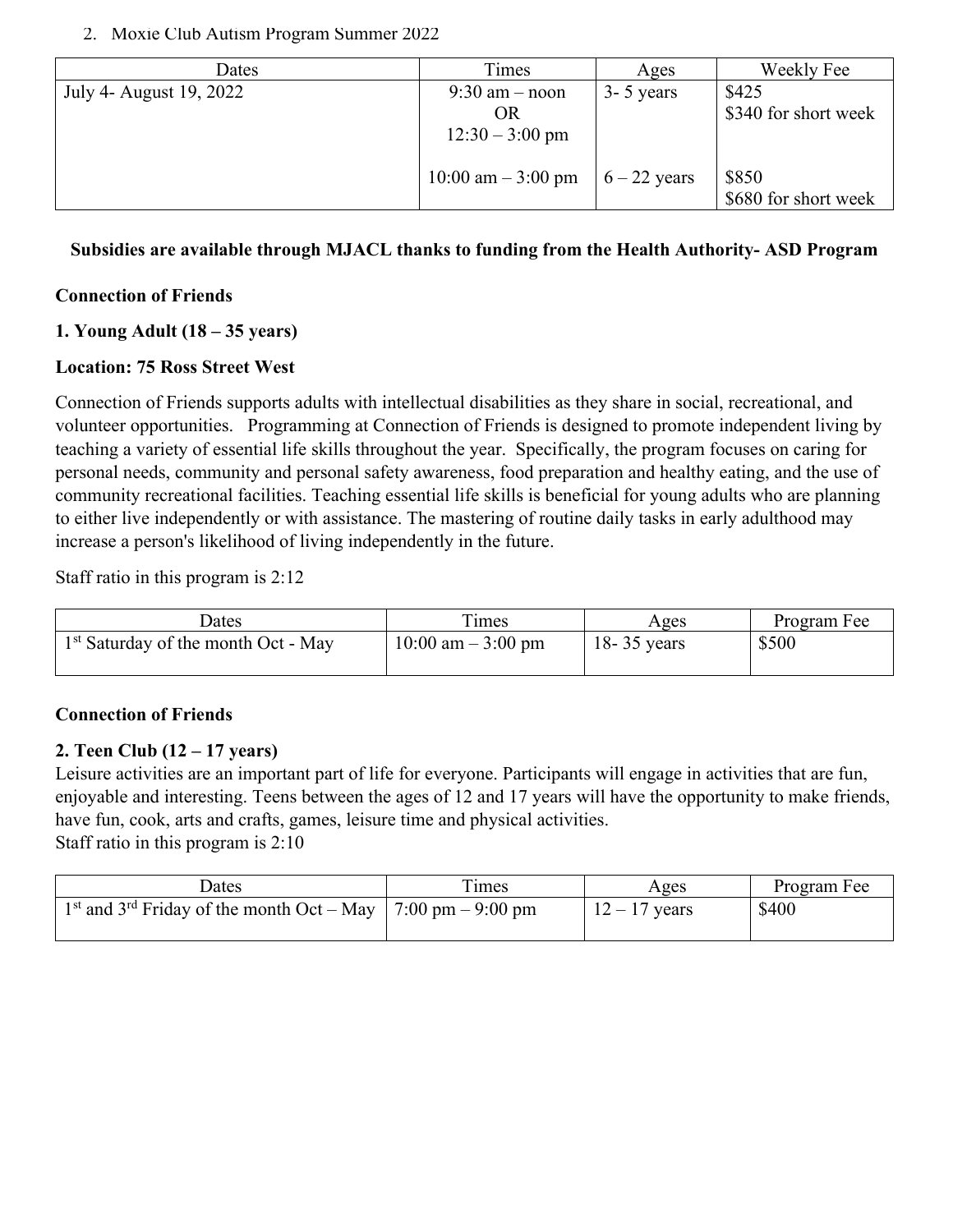# **Transitions for Life - Summer Program**

# **Location: 75 Ross Street West**

Youth with intellectual disabilities between the ages of  $13 - 22$  years will experience a variety of engaging and fun learning opportunities each week. Giving back to the community through volunteer work is also a component of this program. Students are encouraged to share their strengths and abilities with each other as well as develop positive relationships within the community of Moose Jaw.

Transitions for Life students will also be challenged to plan where and when to catch the city bus in order to arrive at their final destinations in a timely fashion. They will practice emotional awareness and social thinking skills as they engage in meaningful group exercises and discussions. They will be supported in activities which are intended to foster independence and a healthy lifestyle.

This program will cultivate friendships, patience, self-esteem and individuality, with a focus on group and individual goals, inclusion, personal and special interests, independence and enhancement of communication skills. Participants will practice their social skills through excursions and intentional social opportunities in an inclusive setting.

Staff ratio in this program is 1:2

| Dates                 | Times              | Ages            | Weekly Fees   | Weekly Fees   |
|-----------------------|--------------------|-----------------|---------------|---------------|
|                       |                    |                 | $1:2$ support | $1:1$ support |
| 4 weeks               | 9:30 am $-2:30$ pm | $13 - 22$ years | \$750         | \$850         |
| July 18- Aug 12, 2022 |                    |                 | \$600         | \$680         |
| (Holiday Aug 1, 2022) |                    |                 | (short week)  | (short week)  |

# **Foundations for Life - Developmental Summer Program**

# **Location: 75 Ross Street West**

Children and youth with intellectual disabilities will have a structure over the summer that will provide opportunities for continuance of OT and PT programs. Inclusion in a safe, supportive, engaging environment provides opportunities for engagement and fun community excursions. The facility is wheelchair accessible, has a lift donated by the Kinsmen Tele Miracle and a change bed. Staff are trained in the use of lifts.

Staff ratio in this program will be 1:1

| Dates                               | Times              | Ages           | Weekly Fee |
|-------------------------------------|--------------------|----------------|------------|
| 3 weeks                             | 9:30 am $-2:30$ pm | $3 - 22$ years |            |
| July $4-8$                          |                    |                | \$960      |
| July 11-15                          |                    |                | \$960      |
| August $15 - 19$                    |                    |                | \$960      |
| ** Other dates can be arranged upon |                    |                |            |
| request                             |                    |                |            |

# **Inclusive Summer Program**

# **Drop off Location: 75 Ross Street West**

This program supports success in community - based programs. Participants choose the program in which they wish to participate. Fees include the camp fee, a 1:1 inclusion support worker and a support facility should the participant need to have a break away before returning to the program. Half and full days are offered. Parents drop off at the MJACL then staff transportation to and from the program.

Staff ratio in this program will be 1:1